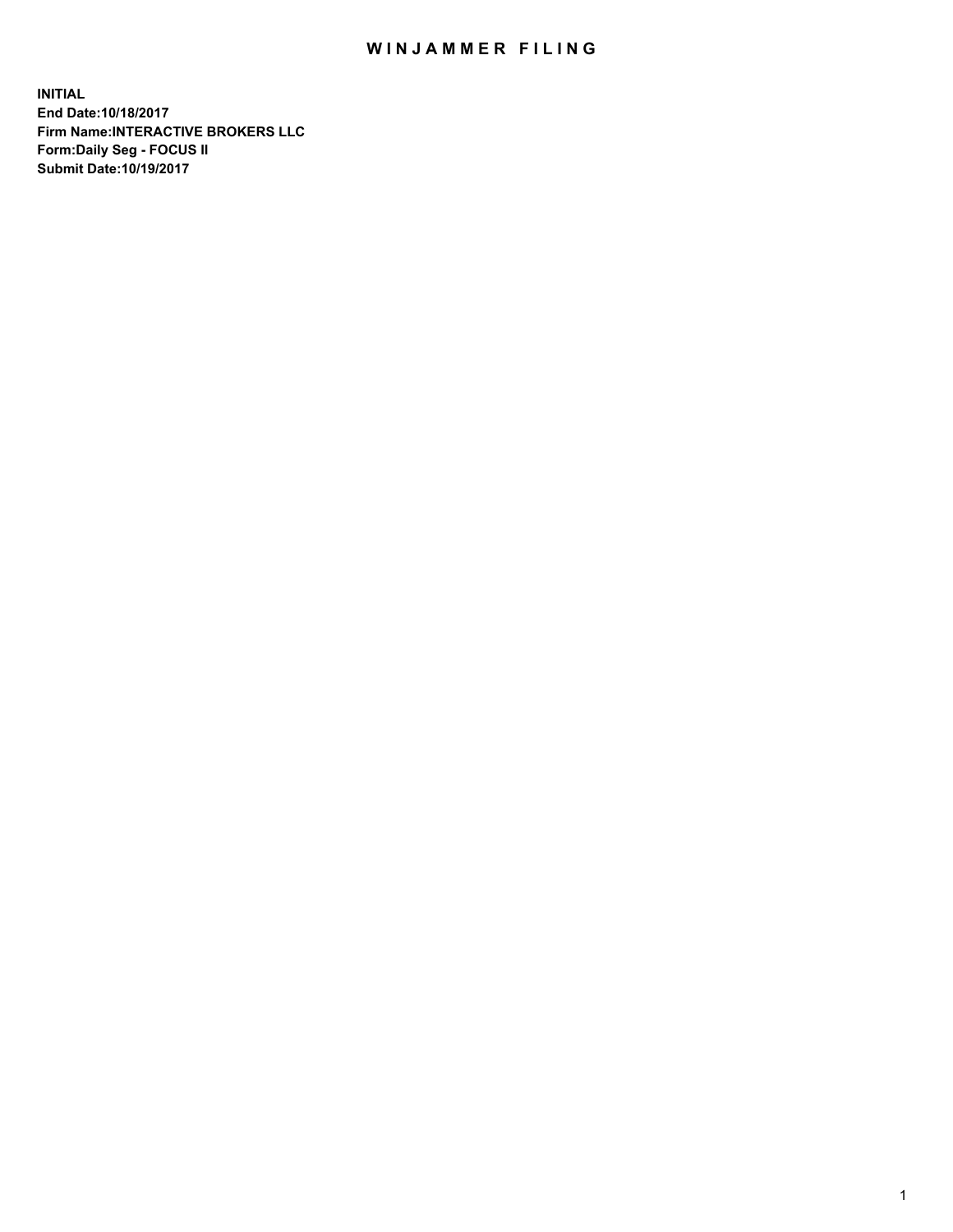## **INITIAL End Date:10/18/2017 Firm Name:INTERACTIVE BROKERS LLC Form:Daily Seg - FOCUS II Submit Date:10/19/2017 Daily Segregation - Cover Page**

| Name of Company<br><b>Contact Name</b><br><b>Contact Phone Number</b><br><b>Contact Email Address</b>                                                                                                                                                                                                                          | <b>INTERACTIVE BROKERS LLC</b><br><b>James Menicucci</b><br>203-618-8085<br><u>jmenicucci@interactivebrokers.c</u><br>om |
|--------------------------------------------------------------------------------------------------------------------------------------------------------------------------------------------------------------------------------------------------------------------------------------------------------------------------------|--------------------------------------------------------------------------------------------------------------------------|
| FCM's Customer Segregated Funds Residual Interest Target (choose one):<br>a. Minimum dollar amount: ; or<br>b. Minimum percentage of customer segregated funds required:%; or<br>c. Dollar amount range between: and; or<br>d. Percentage range of customer segregated funds required between:% and%.                          | <u>0</u><br>0<br><u>155,000,000 245,000,000</u><br>0 <sub>0</sub>                                                        |
| FCM's Customer Secured Amount Funds Residual Interest Target (choose one):<br>a. Minimum dollar amount: ; or<br>b. Minimum percentage of customer secured funds required:%; or<br>c. Dollar amount range between: and; or<br>d. Percentage range of customer secured funds required between:% and%.                            | $\overline{\mathbf{0}}$<br>0<br>80,000,000 120,000,000<br>0 <sub>0</sub>                                                 |
| FCM's Cleared Swaps Customer Collateral Residual Interest Target (choose one):<br>a. Minimum dollar amount: ; or<br>b. Minimum percentage of cleared swaps customer collateral required:% ; or<br>c. Dollar amount range between: and; or<br>d. Percentage range of cleared swaps customer collateral required between:% and%. | $\underline{\mathbf{0}}$<br>$\overline{\mathbf{0}}$<br>0 <sub>0</sub><br><u>00</u>                                       |

Attach supporting documents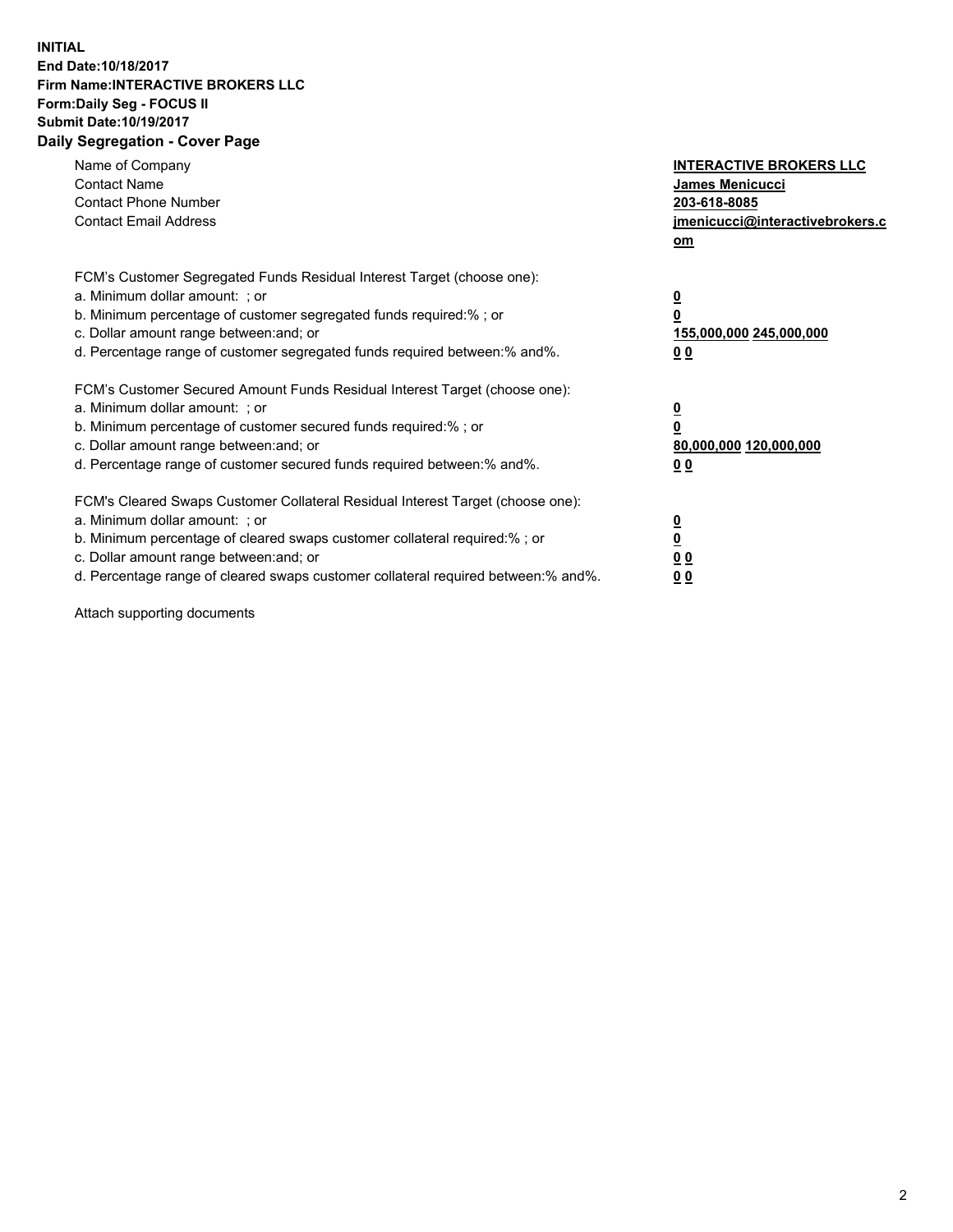## **INITIAL End Date:10/18/2017 Firm Name:INTERACTIVE BROKERS LLC Form:Daily Seg - FOCUS II Submit Date:10/19/2017**<br>**Daily Segregation - Secured Amounts Daily Segregation - Secured**

|     | Daily Segregation - Secured Amounts                                                         |                                  |
|-----|---------------------------------------------------------------------------------------------|----------------------------------|
|     | Foreign Futures and Foreign Options Secured Amounts                                         |                                  |
|     | Amount required to be set aside pursuant to law, rule or regulation of a foreign            | $0$ [7305]                       |
|     | government or a rule of a self-regulatory organization authorized thereunder                |                                  |
| 1.  | Net ledger balance - Foreign Futures and Foreign Option Trading - All Customers             |                                  |
|     |                                                                                             |                                  |
|     | A. Cash                                                                                     | 409,278,654 [7315]               |
|     | B. Securities (at market)                                                                   | 0[7317]                          |
| 2.  | Net unrealized profit (loss) in open futures contracts traded on a foreign board of trade   | 13,122,157 [7325]                |
| 3.  | Exchange traded options                                                                     |                                  |
|     | a. Market value of open option contracts purchased on a foreign board of trade              | 19,009 [7335]                    |
|     | b. Market value of open contracts granted (sold) on a foreign board of trade                | $-19,163$ [7337]                 |
| 4.  | Net equity (deficit) (add lines 1.2. and 3.)                                                | 422,400,657 [7345]               |
| 5.  | Account liquidating to a deficit and account with a debit balances - gross amount           | 3,821 [7351]                     |
|     | Less: amount offset by customer owned securities                                            | 0 [7352] 3,821 [7354]            |
| 6.  | Amount required to be set aside as the secured amount - Net Liquidating Equity              | 422,404,478 [7355]               |
|     | Method (add lines 4 and 5)                                                                  |                                  |
| 7.  | Greater of amount required to be set aside pursuant to foreign jurisdiction (above) or line | 422,404,478 [7360]               |
|     | 6.                                                                                          |                                  |
|     |                                                                                             |                                  |
|     | FUNDS DEPOSITED IN SEPARATE REGULATION 30.7 ACCOUNTS                                        |                                  |
| 1.  | Cash in banks                                                                               |                                  |
|     | A. Banks located in the United States                                                       | 116,138,224 [7500]               |
|     | B. Other banks qualified under Regulation 30.7                                              | 0 [7520] 116,138,224 [7530]      |
| 2.  | Securities                                                                                  |                                  |
|     | A. In safekeeping with banks located in the United States                                   | 343,645,255 [7540]               |
|     | B. In safekeeping with other banks qualified under Regulation 30.7                          | 0 [7560] 343,645,255 [7570]      |
| 3.  | Equities with registered futures commission merchants                                       |                                  |
|     | A. Cash                                                                                     | $0$ [7580]                       |
|     | <b>B.</b> Securities                                                                        | $0$ [7590]                       |
|     | C. Unrealized gain (loss) on open futures contracts                                         | $0$ [7600]                       |
|     | D. Value of long option contracts                                                           | $0$ [7610]                       |
|     | E. Value of short option contracts                                                          | 0 [7615] 0 [7620]                |
| 4.  | Amounts held by clearing organizations of foreign boards of trade                           |                                  |
|     | A. Cash                                                                                     | $0$ [7640]                       |
|     | <b>B.</b> Securities                                                                        | $0$ [7650]                       |
|     | C. Amount due to (from) clearing organization - daily variation                             | $0$ [7660]                       |
|     |                                                                                             |                                  |
|     | D. Value of long option contracts                                                           | $0$ [7670]                       |
|     | E. Value of short option contracts                                                          | 0 [7675] 0 [7680]                |
| 5.  | Amounts held by members of foreign boards of trade                                          |                                  |
|     | A. Cash                                                                                     | 82,246,394 [7700]                |
|     | <b>B.</b> Securities                                                                        | $0$ [7710]                       |
|     | C. Unrealized gain (loss) on open futures contracts                                         | 6,456,110 [7720]                 |
|     | D. Value of long option contracts                                                           | 19,009 [7730]                    |
|     | E. Value of short option contracts                                                          | -19,163 [7735] 88,702,350 [7740] |
| 6.  | Amounts with other depositories designated by a foreign board of trade                      | 0 [7760]                         |
| 7.  | Segregated funds on hand                                                                    | $0$ [7765]                       |
| 8.  | Total funds in separate section 30.7 accounts                                               | 548,485,829 [7770]               |
| 9.  | Excess (deficiency) Set Aside for Secured Amount (subtract line 7 Secured Statement         | 126,081,351 [7380]               |
|     | Page 1 from Line 8)                                                                         |                                  |
| 10. | Management Target Amount for Excess funds in separate section 30.7 accounts                 | 80,000,000 [7780]                |
| 11. | Excess (deficiency) funds in separate 30.7 accounts over (under) Management Target          | 46,081,351 [7785]                |
|     |                                                                                             |                                  |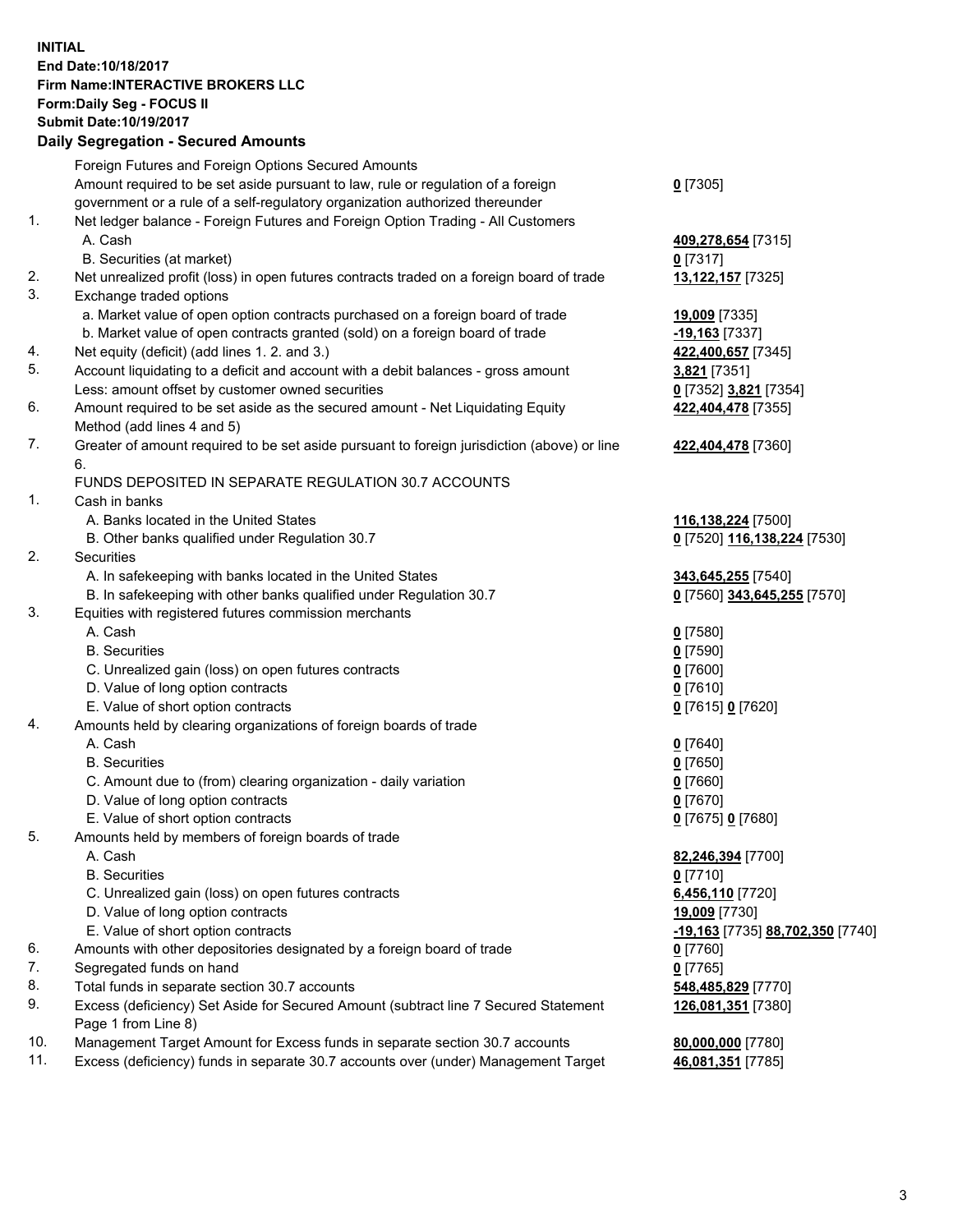**INITIAL End Date:10/18/2017 Firm Name:INTERACTIVE BROKERS LLC Form:Daily Seg - FOCUS II Submit Date:10/19/2017 Daily Segregation - Segregation Statement** SEGREGATION REQUIREMENTS(Section 4d(2) of the CEAct) 1. Net ledger balance A. Cash **4,633,365,249** [7010] B. Securities (at market) **0** [7020] 2. Net unrealized profit (loss) in open futures contracts traded on a contract market **-123,711,594** [7030] 3. Exchange traded options A. Add market value of open option contracts purchased on a contract market **110,403,101** [7032] B. Deduct market value of open option contracts granted (sold) on a contract market **-219,248,227** [7033] 4. Net equity (deficit) (add lines 1, 2 and 3) **4,400,808,529** [7040] 5. Accounts liquidating to a deficit and accounts with debit balances - gross amount **206,598** [7045] Less: amount offset by customer securities **0** [7047] **206,598** [7050] 6. Amount required to be segregated (add lines 4 and 5) **4,401,015,127** [7060] FUNDS IN SEGREGATED ACCOUNTS 7. Deposited in segregated funds bank accounts A. Cash **1,027,796,136** [7070] B. Securities representing investments of customers' funds (at market) **2,333,845,965** [7080] C. Securities held for particular customers or option customers in lieu of cash (at market) **0** [7090] 8. Margins on deposit with derivatives clearing organizations of contract markets A. Cash **17,525,265** [7100] B. Securities representing investments of customers' funds (at market) **1,334,116,023** [7110] C. Securities held for particular customers or option customers in lieu of cash (at market) **0** [7120] 9. Net settlement from (to) derivatives clearing organizations of contract markets **-2,933,314** [7130] 10. Exchange traded options A. Value of open long option contracts **103,883,583** [7132] B. Value of open short option contracts **-212,732,712** [7133] 11. Net equities with other FCMs A. Net liquidating equity **0** [7140] B. Securities representing investments of customers' funds (at market) **0** [7160] C. Securities held for particular customers or option customers in lieu of cash (at market) **0** [7170] 12. Segregated funds on hand **0** [7150] 13. Total amount in segregation (add lines 7 through 12) **4,601,500,946** [7180] 14. Excess (deficiency) funds in segregation (subtract line 6 from line 13) **200,485,819** [7190] 15. Management Target Amount for Excess funds in segregation **155,000,000** [7194] **45,485,819** [7198]

16. Excess (deficiency) funds in segregation over (under) Management Target Amount Excess

4